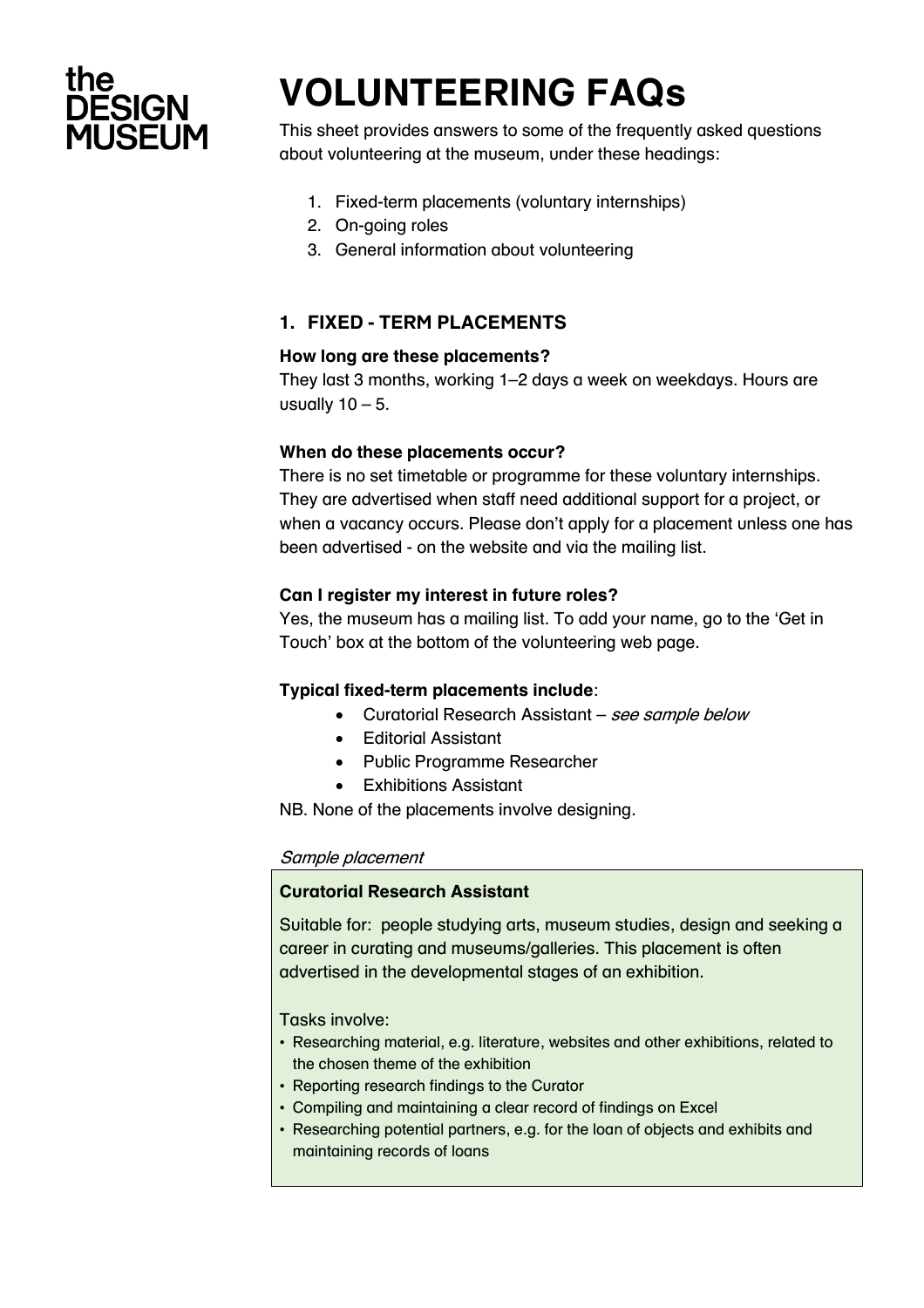## **I'm from outside the European Economic Area (EEA), but I'm on a visa in the UK - can I still volunteer?**

If you are from *outside* the EEA and in the UK on a visa, you need to check whether this allows you to volunteer and for how many hours. If you are from *within* the EEA there are no limits on volunteering.

## **2. ON-GOING ROLES**

These roles have no end date – they end when the volunteer chooses to leave.

## **What type of on-going role is there?**

- Welcomer see sample below
- Family Activity volunteer

## **I love the museum, but don't know much about design - can I still apply?**

Yes, the museum wants to involve a wide range of volunteers and the above opportunities suit people with different levels of knowledge, interest, and experience.

## **How often would I be asked to volunteer?**

The Welcomer role asks for a weekly attendance (weekdays) or fortnightly attendance (weekends), on a 3-hour shift. However, Family Activity volunteers offer their time once a week during school holidays (Mon-Fri).

## Sample on-going role

## **Welcomer**

Suitable for: people who enjoy creating a welcoming atmosphere and helping others, understand what good customer service looks like and speak fluent English.

Tasks involve:

- Providing a friendly greeting for all visitors on arrival
- Listening to visitors' needs and helping them plan their day
- Informing visitors about current exhibitions, events & facilities
- Assisting in queue management and greeting large groups e.g. schools
- Becoming familiar with the local area and answering visitors' questions about places to visit and public transport
- Engaging with visitors at an activity table

# **3. GENERAL INFORMATION**

## **Is there an age restriction to volunteering?**

The museum generally involves volunteers aged 18 upwards. There is no upper age limit provided the volunteer is fit to carry out their tasks.